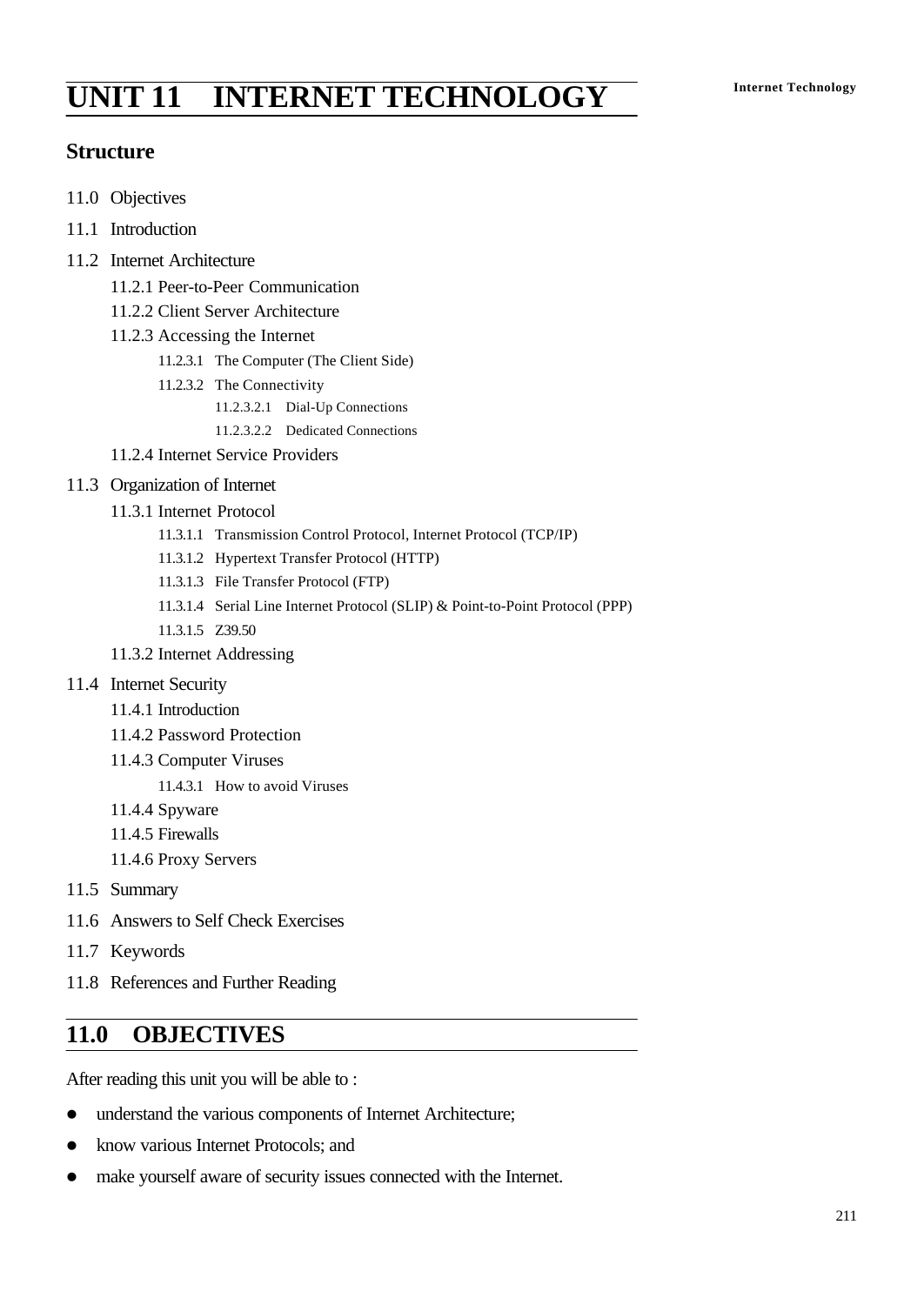# **Internet Technology 11.1 INTRODUCTION**

The Internet is the largest network the world has ever seen. Thousands of millions of people use it everyday. Technically the -Internet can be defined as a Transmission Control Protocol/Internet Protocol (TCP/IP)-bound network of networks using standard protocols for communication. Protocols are the rules that all the networks use to understand each other. The various protocols are sets of technical specifications that let computers exchange information, no matter what kind of computers they are, or what kind of technology hooks them together. Vendors of software and hardware want their products to be useful on the Internet, and so they make sure those products understand the Internet protocols and operate within them. The term *interoperability* has been coined to describe this ability of disparate types of hardware and software to work together under a common set of rules.

### **11.2 INTERNETARCHITECTURE**

The formal definition of a network is: "a data communications system that interconnects computer systems at various sites". At its simplest, a network may consist of two computers or devices with a length of wire between them, letting them communicate. At its most complex, as in the Internet, a network is a globe-spanning, heterogeneous mix of computers. The Internet connects million of computers hooked to a number of heterogeneous networks.

Think of a corporate-wise network: each department has a LAN that allows it to share files and maybe a printer or two. Several departments, working together, interconnect their networks so that information may be shared more easily among the departments. These "regional" networks are interconnections based on geography (same city, same state, same group of states) or function (accounts-receivable grouped with accounts-payable into an accounting network, for example). Then the regional networks are connected together on to a corporate network, sometimes called a backbone. So, there is a user connected to a local Net; a local Net connected to a regional Net; and regional nets connected to a backbone (a backbone can be defined as a set of paths that local or regional networks connect to for long-distance interconnection).

The backbones connected to each other at physical network meeting points called gateways (a gateway is a network point that acts as an entrance to another network) illustrates the global Internet. We say "global" because networks from most countries with some sort of infrastructure are connected to it. Practically, this means people can use their computers on their local networks to send messages or access data from other computers located in another state, in another country, or in fact anywhere, that is connected to the Internet.

As mentioned above, the Internet links millions of computers for communicating data from one computer to another. A computer linked on the Internet is known as the host computer. The term "host" means any computer that has full two-way access to other computers on the Internet. The millions of host computer are linked on the Internet for communicating with each other. The connectivity from one computer to another computer is being provided using some standard mode of linkages called Internet Protocols. A protocol can be defined as special set of rules governing connectivity for telecommunication connections. Protocols may exist at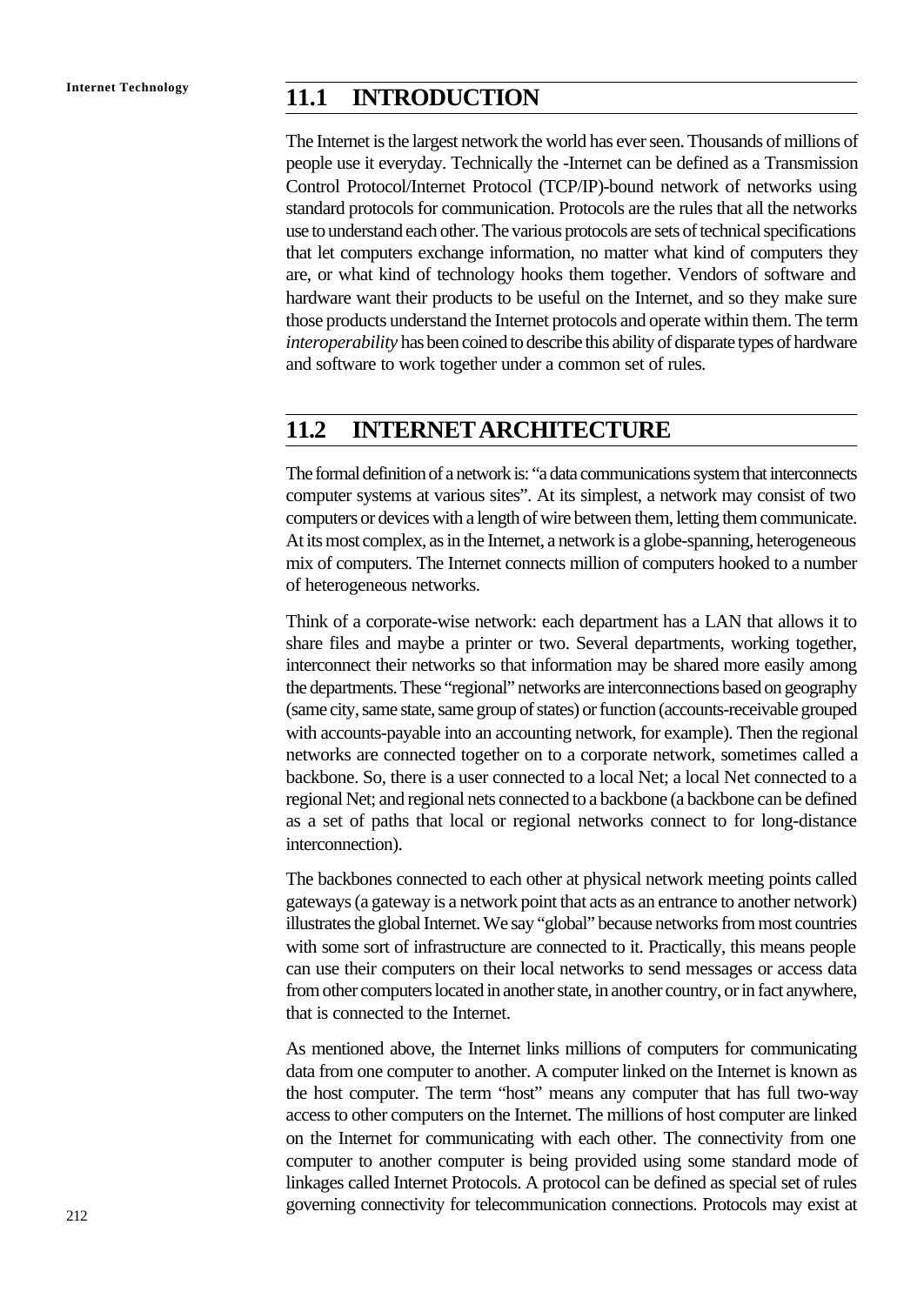**Internet Technology** several levels and in order to communicate both end points must recognise and observe standard protocols. Peer-to-Peer and client/server are two popular systems of communication.

### **11.2.1 Peer-to-Peer Communication**

Peer-to-peer is a communications model in which each party has the same capabilities and either party can initiate a communication session. Other models with which it might be contrasted include the *client/server* model and the *master/slave* model. In some cases, peer-to-peer communication is implemented by giving each communication node both server and client capabilities.

On the Internet, peer-to-peer (referred to as P2P) is a type of transient Internet network that allows a group of computer users with the same networking programme to connect with each other and directly access files from one another's hard drives. *Napster* and *Gnutella* are examples of this kind of peer-to-peer software. Corporations are looking at the advantages of using P2P as a way for employees to share files without the expense involved in maintaining a centralized server and as a way for businesses to exchange information with each other directly. These are usually operated in small offices. IBM's Advanced Peer-to-Peer Networking (APPN) and Gnutellanet are the example of products that supports the peer-topeer communication model.

### **11.2.2 Client-Server Architecture**

The Client-Server Architecture is based on the principle where the client computer requests for some data and the data are sent by the server computer through the network. The concept of *client/server* computing has particular importance on the Internet because most of the programmes are built using this design. A server is a programme that "serves" (or delivers) something, usually information, to a client programme. A server usually runs on a computer that is connected to a network. The size of that network is not important in the client/server concept - it could be a small local area network or the global Internet.

The advantage of this type of design is that a server has to store the information in one format: which could be accessed by various clients working on multiple platforms and located at different places. In the client/server model, multiple client programmes share the services of a common server programme. Both client programmes and server programmes are often part of a larger programme or application.

In the case of the Internet, the Web browser is a client programme that requests services from a Web server. The server is designed to interact with client programmes so that people using the system can determine whether the information they want is there, and if so, have it sent.

### **11.2.3 Accessing the Internet**

Let us see the model of centralized or cooperating utilities, such as the telephone or electricity. We can comfortably compare the Internet to one of these utilities. For example, there is a phone service in almost every part of India. A person who wants the telephone facility contacts a local area service provider (MTNL in case of Delhi). The service provider gives a "hook-up" from the residence or office to the service network. This arrangement allows you to connect to telephones almost anywhere in the world. The Internet where data moves among networks of computers works much the same way. In order to access the Internet, one requires the following: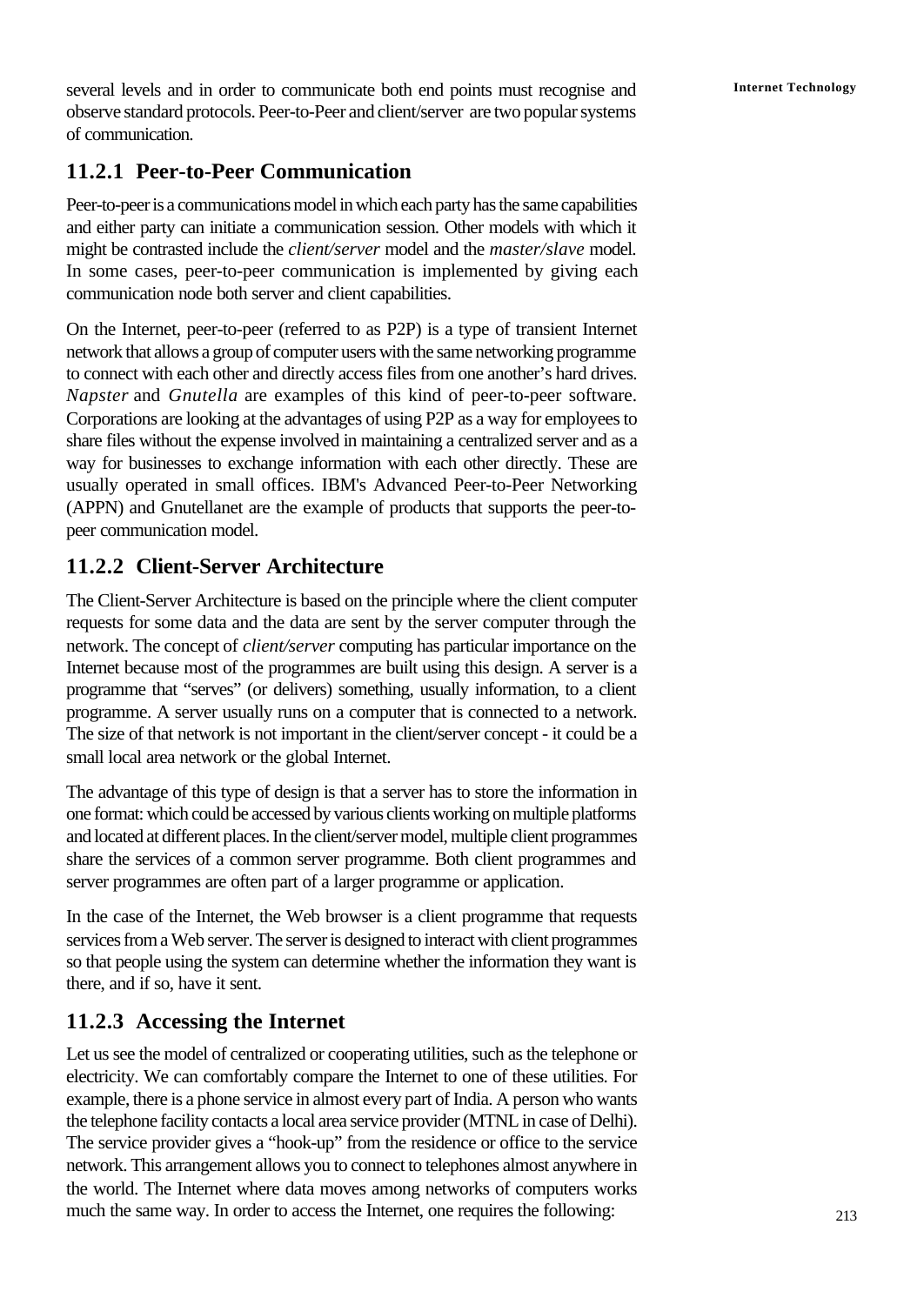- Internet Technology **a** A computer with necessary client software
	- The connectivity through Internet Service Provider (ISP) for flow of data
	- $\bullet$  Host computer(s) hosting the desired data

#### **11.2.3.1 The Computer (The Client Side)**

In order to connect to the Internet one needs a computer with necessary hardware and software devices for connecting. In order to have proper connectivity one needs a right mix of hardware and software. Depending on the need one can select hardware based on Pentium processor (Intel based) or Macintosh. These can further run on DIS, Windows, Unix, Linux OS/2 or such other operating systems. All these popular operating systems now have built-in support for connecting to the Internet. In order to access the data from server computers a large number of client software are available to suits various operating systems.

The hardware devices attached to the client computer also play a role in providing proper Internet connectivity. These can be either a modem or network connection. In order to connect on a Local Area Network, normally used in offices or universities/ colleges, there is a need to have Network Interface Card (NIC). These cards are designed to handle different speeds and network architecture. The details have been given in the network chapter. In order to connect from home or a small office, a modem is connected to a computer. A modem can be an external device or fitted inside the computer, i.e, internal modem. The modems come with different speeds, i.e. 14400 bits per second (bps), 28,800 bps or 58600 bps, etc. A modem provides connectivity to the external world through various types of communication lines.

By using web browsers we can locate servers of the Internet, send a query, process the query results, and display them using the tools familiar to us. A client programme is designed for a particular computing platform (for example, Windows, Macintosh, Unix) to take advantage of the strengths of the platform. The client software is designed to make you comfortable: it uses interface elements just like the ones you use to do word processing or a spreadsheet, or even to play a game. For example, a client programme used on the Internet to view web pages are called a browser such as Netscape, Internet explorer, etc.

#### **11.2.3.2 The Connectivity**

Each user can access the Internet through a connection on an existing network or via a modem (a device that allows the computer to use a telephone line to a remote network or ISP) from a remote site such as a private residence. The data and information that can be accessed on the Internet comes in numerous different formats and there is a wide range of applications that interpret the information for the user. The connections to the Internet fall under two basic categories: dial-up and dedicated

#### **11.2.3.2.1 Dial-Up Connections**

Dial-up connections to the Internet are not permanent connections. When you want Internet service, you dial-up to your service provider. When you are finished, you hang-up and your connection is broken. Of the dial up variety, there are two categories: *Analogue and Digital.*

#### a) **Analogue Dial-up Connections**

Analogue dial-up connections are the simplest and least expensive connections to make. The only hardware that's required besides the computer is a modem. The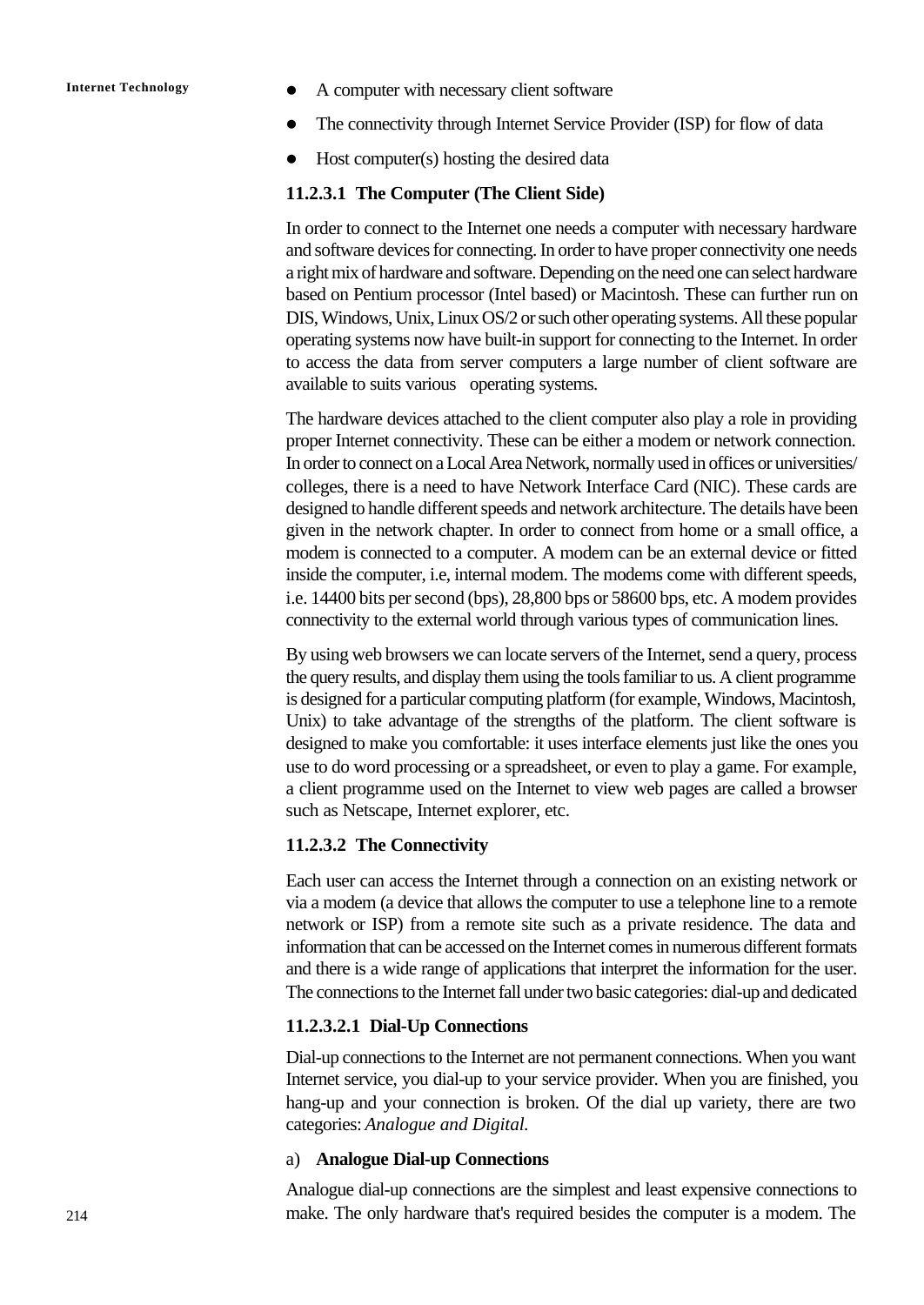**Internet Technology** speed of an analogue dial-up connection is determined by the speed of the modem and the condition of the telephone line. Analogue, using normal telephone lines, refers to data transmissions that use a continuous wave form to transmit data. In this case, modems convert analogue signals to digital signals at the transmission end and convert digital signals back to analogue ones at the receiving end.

### b) **Digital Dial-up Connections**

*Digital* transmissions, such as using fibre optic devices, pass data along using discrete, on/off pulses. This type of transmission does not require a modem at each end of the connection.

ISDN, which stands *for Integrated Services Digital Network,* is an example of digital dial-up service. ISDN is a set of protocols defining how data are transmitted over digital networks. Unlike the dial-up analogue service, ISDN offers a higher bandwidth and is capable of transmitting voice and data simultaneously on the same connect. Transfer speeds range from 64Kbps to 128Kbps or higher. ISDN service can be delivered over the same two copper wires that provide telephone service to your library. Therefore, no additional wiring will be needed in most cases.

### **11.2.3.2 Dedicated Connections**

Dedicated connections differ from dial-up connections in that they are up and running 24 hours a day. Whether anyone is using them or not, the connection remains open. This type of connection is appropriate for organizations that transfer large amounts of data and have many users and workstations that must be connected to the Internet. This option requires that dedicated lines be leased through a network provider and special network hardware be installed on site, making this a complicated operation. Dedicated lines can be normal telephone lines, cables or radio frequency links.

### **11.2.4 Internet Service Providers (ISPs)**

Internet Service Providers are companies which provide access to the Internet. This can be via a dial-up connection using a modem, or using a higher speed connection. Various charging levels may exist, but a popular method for home users is flat rate (per month unlimited time and data amount). Traditionally the Internet was purely a text-based global pool of information, and access was either limited or required a certain specialised knowledge. The development of the Internet today has ensured that information now comes in other formats such as graphical, audio and animated images, and the interface for such information is now a lot more dynamic and user friendly.

# **11.3 ORGANIZATION OF INTERNET**

Internet links millions of computers for communicating data from one computer to another. A computer linked on the Internet is known as the host computer. The millions of host computers communicate with each other by using standard Internet protocols described in the last section. The data to be moved from one host to another host is broken into small pieces called packets. Each packet has a header with the address of destination host. The packets of different sizes move on various networks before reaching the destination. Various packets of one file may take different routes to reach a destination. The different networks on the Internet are connected with special purpose computers called routers. These routers look for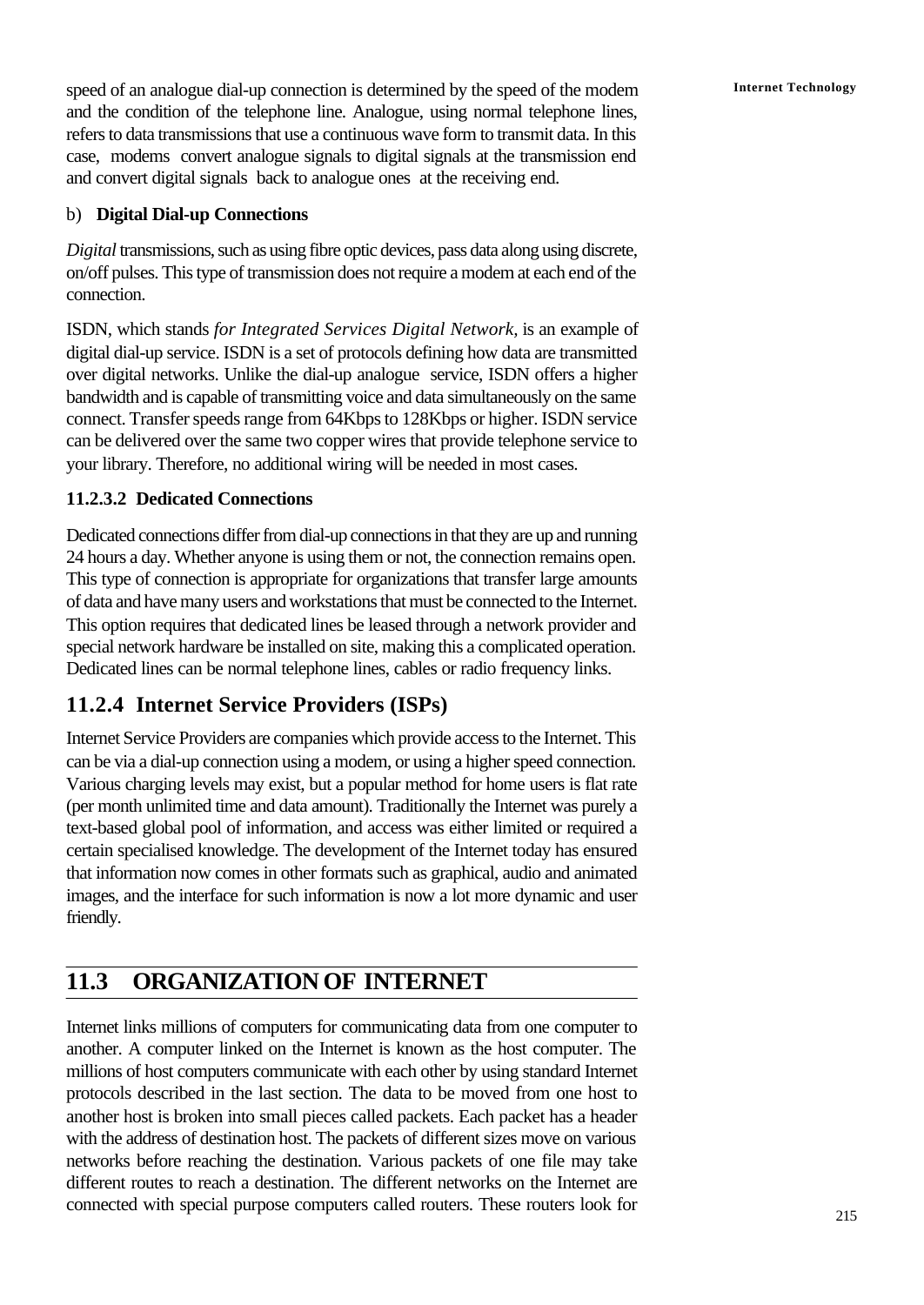**Internet Technology** destination address given on each packet and direct the packet to take the best route to the destination. Routers take their decisions based on information that is constantly reaching them from all over the Internet. They also hear from other routers about the links that are down or congested/slow, or about routers that are no longer accepting packets for certain destinations. Each packet's destination and proposed route is evaluated individually, in the blink of an eye, and sent off along the best route for that particular packet at that particular moment.

> The same sort of decision-making is made for all packets that traverse the Internet. Each time a packet reaches a router, its address is examined and the packet is forwarded either to another router nearer its ultimate destination or to that destination if the router is the final router on the path. The destination computer is the one that unpacks and merges all the packets, throws away the "envelopes," and hands off the data.

### **11.3.1 Internet Protocol**

To exchange information, computers must understand what each other computer is saying. They use a common language. We use a common language in class, called English. That is so because we can understand what is being said. A protocol is simply a set of conventions that determines how data will be transmitted from one point to another. This also determines how to move messages and handle errors; using them allows the creation of standards separate from a particular hardware system. The data on the Internet are transmitted from one computer to another using some standard protocols. A protocol can be defined as a formal description of formats and rules two or more computers must follow to exchange that data. These can be low-level details of computer-to-computer interfaces (for example the order in which bits from a byte are sent across a wire) or high-level exchange between application programmes (for example the way in which two programmes transfer a file across a network). In simple terms, protocols are a set of technical specifications that let computers exchange information.

#### **11.3.1.1 Transmission Control Protocol, Internet Protocol (TCP/IP)**

The two protocols predominantly used by the Internet are Transmission Control Protocol (TCP) and Internet Protocol (IP) and are popularly referred to as TCP/ IP. These protocols are so common for the Internet that the definition of the Internet given by many experts says "Internet is a TCP/IP bound network of networks to access resources from one computer to another." These protocols were developed in 1974 by Robert Kahn of ARPANET and computer scientist Vinton G. Gerf. TCP/IP's great strength is that it easily enabled computers of different architectures and operating systems to communicate with each other.

TCP/IP is a two-layer program. The higher **layer, Transmission Control Protocol,** manages the assembling of a message or file into smaller packets that are transmitted over the Internet and received by a TCP layer that reassembles the packets into the original message. The lower layer, **Internet Protocol,** handles the **address** part of each packet so that it gets to the right destination. Each **gateway** computer on the network checks this address to see where to forward the message. Even though some packets from the same message are routed differently than others, they'll be reassembled at the common destination.

TCP/IP uses the **client/server** model of communication in which a computer user (a client) requests and is provided a service (such as sending a web page) by another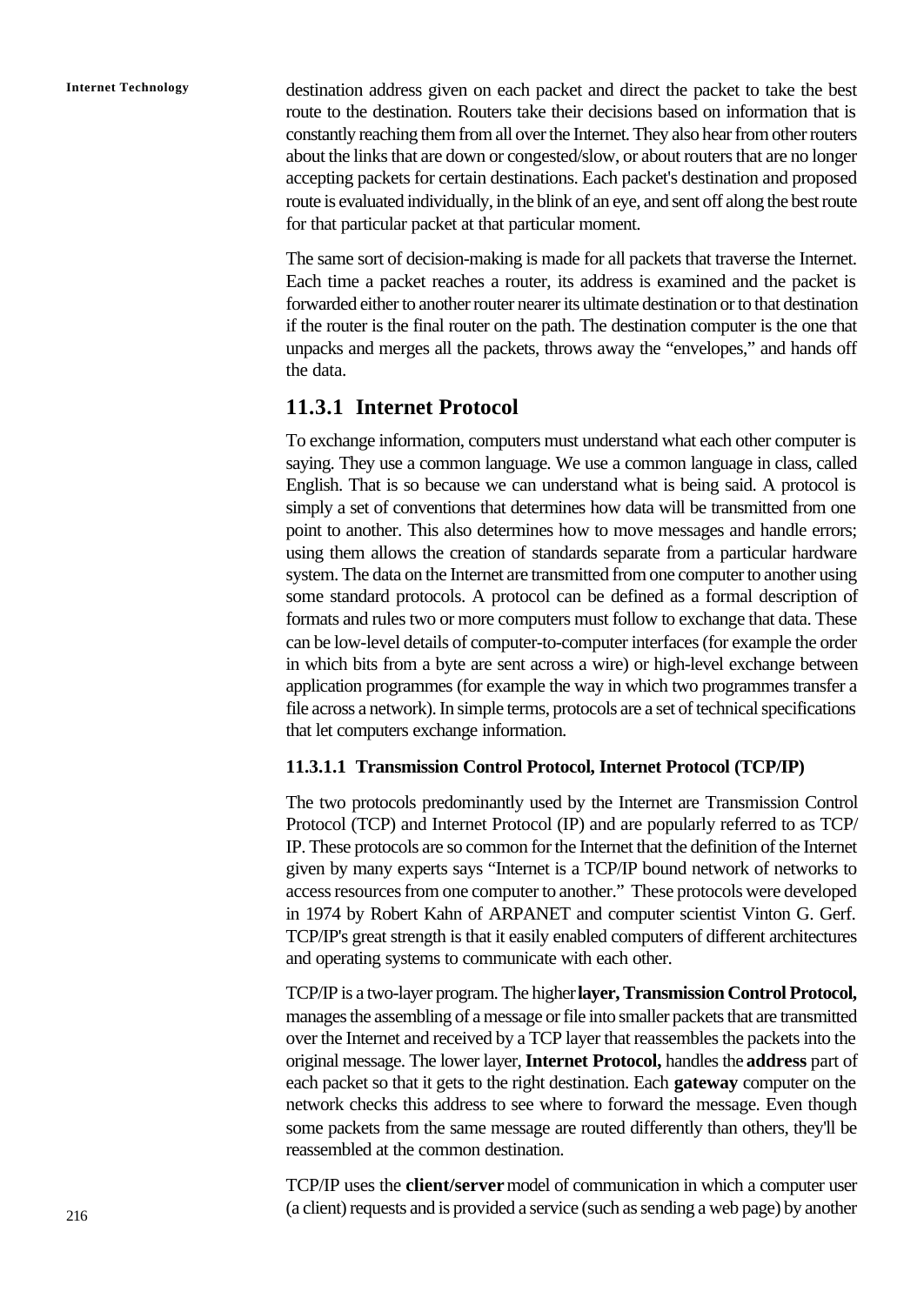**Internet Technology** computer (a server) in the network. TCP/IP communication is primarily point-topoint, meaning each communication is from one point (or **host** computer) in the network to another point or host computer. TCP/IP and the higher-level applications that use it are collectively said to be "stateless" because each client request is considered a new request unrelated to any previous one (unlike ordinary phone conversations that require a dedicated connection for the call duration). Being stateless frees network paths so that everyone can use them continuously. (Note that the TCP layer itself is not stateless as far as any one message is concerned. Its connection remains in place until all packets in a message have been received.)

The Internet Protocol (IP) is the method or **protocol** by which **data** are sent from one computer to another on the **Internet.** Each computer (known as a **host)** on the Internet has at least one **IP address** that uniquely identifies it from all other computers on the Internet. When you send or receive data (for example, an e-mail note or a Web page), the message gets divided into little chunks called packets. Each of these packets contains both the sender's Internet address and the receiver's address. Any **packet** is sent first to a gateway computer that understands a small part of the Internet. The gateway computer reads the destination address and forwards the packet to an adjacent gateway that in turn reads the destination address and so forth across the Internet until one gateway recognizes the packet as belonging to a computer within its immediate neighborhood or **domain.** That gateway then forwards the packet directly to the computer whose address is specified.

Since a message is divided into a number of packets, each packet can, if necessary, be sent by a different route across the Internet. Packets can arrive in a different order than the order they were sent in. The Internet protocol just delivers them. It's up to another protocol, the Transmission Control Protocol **(TCP),** to put them back in the right order.

IP is a connectionless protocol, which means that there is no continuing connection between the end points that are communicating. Each packet that travels through the Internet is treated as an independent unit of data without any relation to any other unit of data. (The reason the packets do get put in the right order is because of TCP, the connection-oriented protocol that keeps track of the packet sequence in a message.) In the Open Systems Interconnection **(OSI)** communication model, IP is in **layer 3,** the Networking Layer.

Another TCP/IP advantage is that it's not bound in any way to the physical medium. Whether it is wireless, token-ring, ordinary phone lines, LAN or other network, one can transmit data using TCP/IP.

### **11.3.1.2 Hypertext Transfer Protocol (HTTP)**

The Hypertext Transfer Protocol (HTTP) is the set of rules for exchanging files (text, graphic images, sound, video, and other multimedia files) on the **World Wide Web.** Relative to the **TCP/IP** suite of protocols (which are the basis for information exchange on the Internet), HTTP is an application **protocol.**

Essential concepts that are part of HTTP include (as its name implies) the idea that files can contain references to other files whose selection will elicit additional transfer requests. Any **Web server** machine contains, in addition to the HTML and other files it can serve, an HTTP **daemon,** a programme that is designed to wait for HTTP requests and handle them when they arrive. Your web **browser** is an HTTP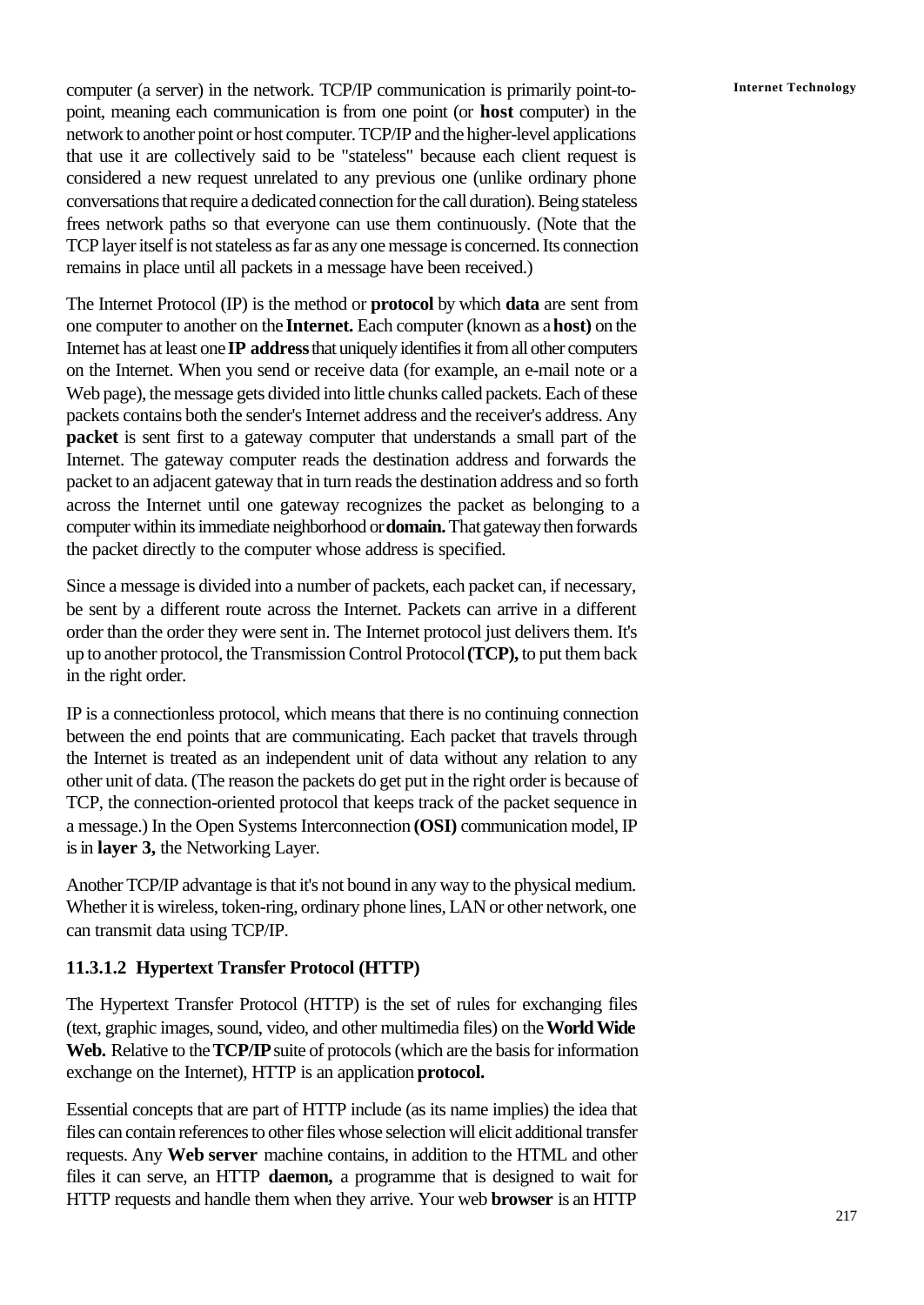**Internet Technology client,** sending requests to server machines. When the browser user enters file requests by either "opening" a web file (typing in a **Uniform Resource Locator)** or clicking on a **hypertext link,** the browser builds an HTTP request and sends it to the **Internet Protocol address** indicated by the URL. The HTTP daemon in the destination server machine receives the request and, after any necessary processing, the requested file is returned.

#### **11.3.1.3 File Transfer Protocol (FTP)**

FTP is a standard Internet **protocol.** It is the simplest way to exchange files between computers on the Internet. Like the Hypertext Transfer Protocol **(HTTP),** which transfers displayable web pages and related files, and the Simple Mail Transfer Protocol **(SMTP),** which transfers e-mail, FTP is an application protocol that uses the Internet's **TCP/IP** protocols. FTP is commonly used to transfer web page files from their creator to the computer that acts as their **server** for everyone on the Internet. It's also commonly used to **download** programmes and other files to your computer from other servers.

As a user, you can use FTP with a simple command line interface (for example, from the windows MS-DOS Prompt window) or with a commercial programme that offers a graphical user interface. Your web browser can also make FTP requests to download the programmes you select from a web page. Using FTP, you can also update (delete, rename, move, and copy) files at a server. You need to **log on** to an FTP server. However, publicly available files are easily accessed using **anonymous FTP.**

Basic FTP support is usually provided as part of a suite of programmes that come with TCP/IP. However, any FTP client programme with a graphical user interface usually must be downloaded from the company that makes it.

#### **11.3.1.4 Serial Line Internet Protocol (SLIP) & Point-to-Point Protocol (PPP)**

Personal computer users usually get to the Internet through the Serial Line Internet Protocol **(SLIP)** or the Point-to-Point Protocol **(PPP).** These protocols encapsulate the IP packets so that they can be sent over a dial-up phone connection to an access provider's modem.

SLIP is a **TCP/IP** protocol used for communication between two machines that are previously configured for communication with each other. For example, your Internet server provider may provide you with a SLIP connection so that the provider's server can respond to your requests, pass them on to the Internet, and forward your requested Internet responses back to you. Your dial-up connection to the server is typically on a slower serial line rather than on the **parallel** or multiplex lines such as a line of the network you are hooking up to.

PPP (Point-to-Point Protocol) is a **protocol** for communication between two computers using a **serial** interface, typically a personal computer connected by a phone line to a server. For example, your Internet server provider may provide you with a PPP connection so that the provider's server can respond to your requests, pass them on to the Internet, and forward your requested Internet responses back to you. PPP uses the Internet protocol **(IP)** (and is designed to handle others). It is sometimes considered a member of the TCP/IP suite of protocols. Relative to the Open Systems Interconnection **(OSI)** reference model, PPP provides layer 2 (datalink layer) service. Essentially, it packages your computer's **TCP/IP** packets and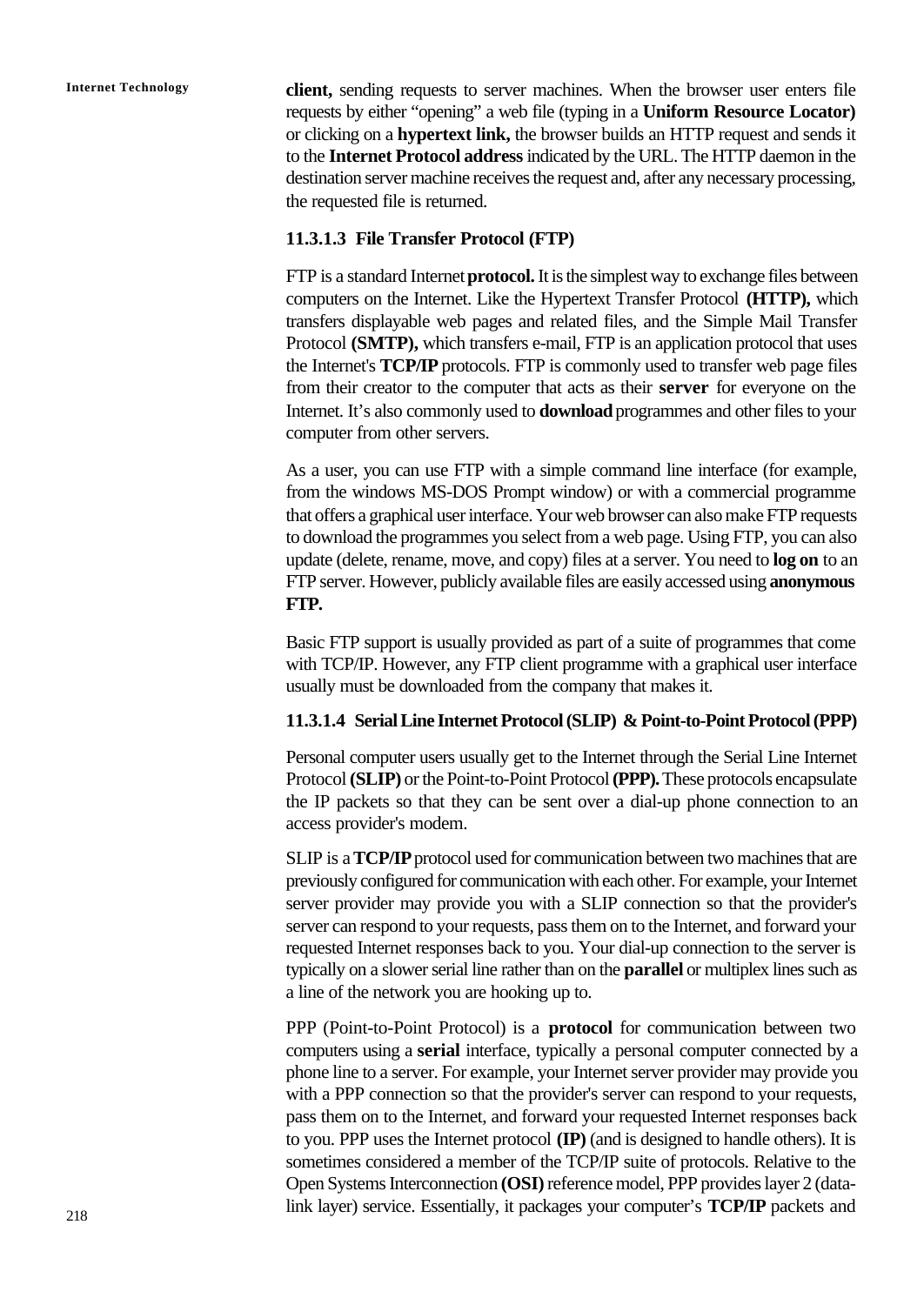**Internet Technology** forwards them to the server where they can actually be put on the Internet. PPP is a **full-duplex** protocol that can be used on various physical media, including twisted pair or fiber optic lines or satellite transmission. It uses a variation of High Speed Data Link Control **(HDLC)** for packet encapsulation.

PPP is usually preferred over the earlier de facto standard Serial Line Internet Protocol **(SLIP)** because it can handle **synchronous** as well as **asynchronous** communication. PPP can share a line with other users and it has error detection that SLIP lacks. Where a choice is possible, PPP is preferred.

### **11.3.1.5 Z39.50**

Z39.50 is an American National Standard for information retrieval (IR). Prepared by the National Information Standards Organisation (NISO), Z39.50 defines how one system can cooperate with other systems for the purpose of searching databases and receiving records. ANSI/NISO Z39.50-1995 (ISO 23950) is one of a set of standards produced to facilitate the interconnection of computer systems.. As a network protocol, the Z39.50 standard provides a set of rules that govern the formats and procedure used by computers to interact with one another. The standard establishes the permissible sequences of events at each of the two computer systems and specifies the content and structure of information parcels that are exchanged between systems.

The standard specifies formats and procedures governing the exchange of messages between a client and server, enabling the user to search remote databases, identify records which meet specified criteria, and to retrieve some or all of the identified records. It is concerned, in particular, with the search and retrieval of information in databases.

One of the major advantages of using Z39.50 is that it enables uniform access to a large number of diverse and heterogeneous information sources. Z39.50 does offer one TRUE interface to a variety of databases. Changing the interface is not frequent, but the beauty of this one is that it still remains the same of all servers! Some of these products are starting to offer UNICODE support, which will become increasingly important as we move into multi lingual record displays. They are functionally rich because this kind of product can support simultaneous searching of multiple databases. This is a very valuable feature in that it greatly compresses the amount of time required to sequentially query multiple databases.

### **11.3.2 Internet Addressing**

Each host computer on the Internet has its own unique address. To identify a host on the Internet, three addressing systems have been evolved: A numerical system called IP addressing, a hierarchical naming system called the Domain Name System, and an addressing system called URLs, which are used for identifying sites on the web.

**IP address :** Each computer has a unique numerical address, such as 194.170.32.23

**Domain name :** Each computer must have a unique name, such as www.hct.ac.ae

**Uniform Resource Locator :** Address of file(s) to be accessible from a host computer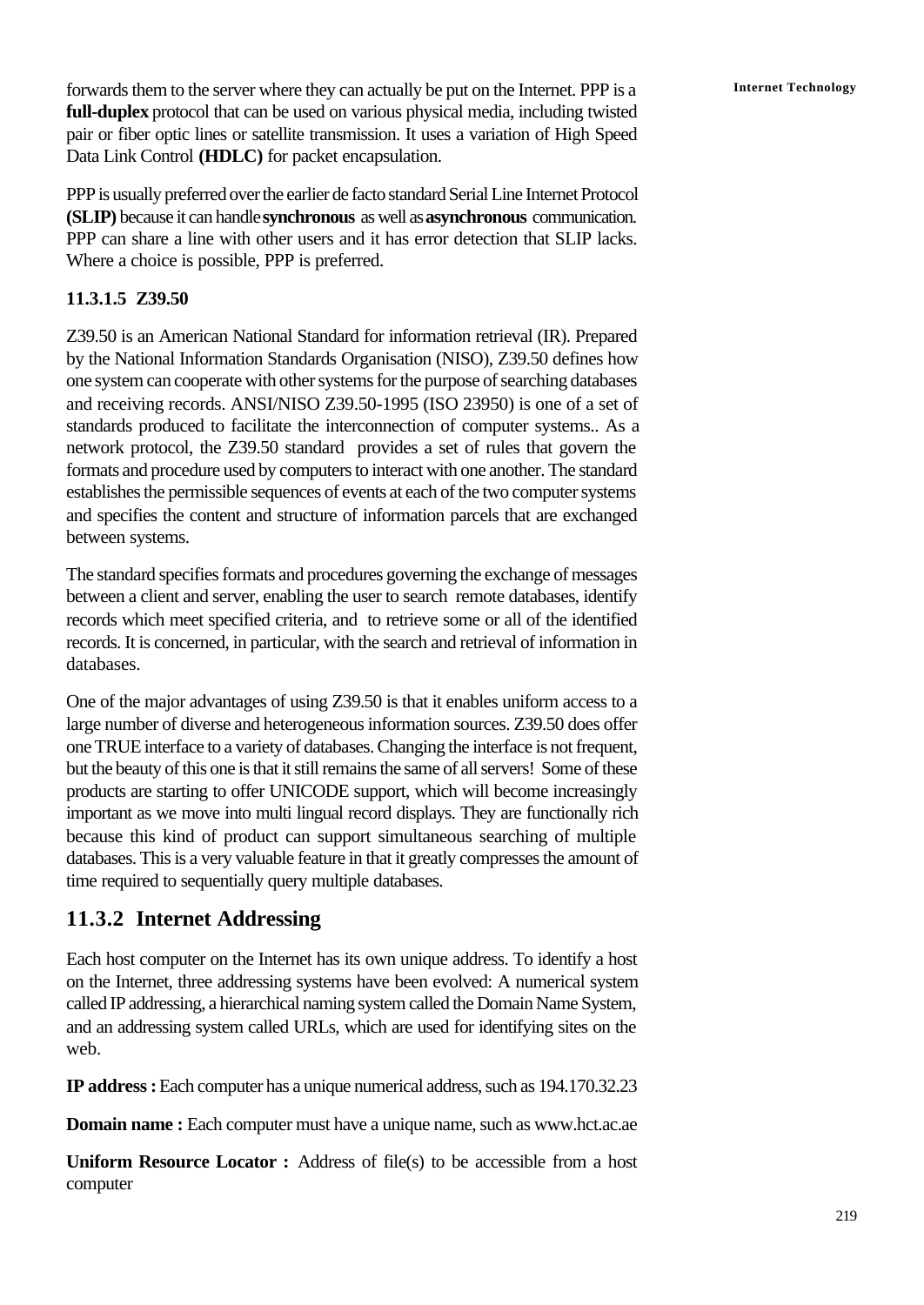#### **Internet Technology** i) **IP Addresses**

Every host on the Internet is assigned a unique identifier called an *IP address or Internet protocol address.* The IP address is a numerical address consisting of four numbers separated by periods. An IP address looks like this: 128.86.8.7 and is read as, "128 dot 86 dot 8 dot 7."

The IP address is a set of numbers that expresses the exact physical connection between a computer and the network on the Internet. In some senses you can think of them in the same way you think about telephone numbers: a phone number uniquely describes your connection to the telephone network. IP addresses work somewhat similarly but are more complex than phone numbers because there are literally millions of network connections possible and because IP addresses are intended for use by computers rather than people. An IP address that looks like this:

#### *154.135.186.235*

An IP address consists of a 32-bit integer that's represented by four 8-bit numbers, written in base 10, separated by periods. IP addresses are organized from left to right with the left-hand octet describing the largest network organisation and the rightmost octet describing the actual network connection. IP addresses are unique on the network and allow it to know specifically which computer is to receive which electronic packet as well as from which specific computer the electronic packet came. The IP address of the Parliament of India computer is 164.100.24.3. As it may be quite difficult to remember such long IP addresses, a system to translate it in domain names has been developed. The Domain Name System (DNS) serves as a directory programme for IP addresses and it takes care of translating IP addresses to simpler English names. The DNS for the above mentioned IP address is parliamentofindia.nic.in

#### ii) **Domain Names**

A **domain** name locates an organization or other entity on the Internet. For example, the domain name *www.nic.in* or www.hindustantimes.com

The domains names have been designed in such a way that they broadly describe organizational or geographic realities. They indicate what country the network connection is in, what kind of organization owns it, and sometimes further details.

Servers or host computers have special names for each country. All countries in the world have a country suffix, except the USA. The UAE uses ae, New Zealand uses .nz, while Canada's is ca.

The domain name of a host computer looks like:

- i) Host computer name
- ii) organization name
- iii) type of organization
- iv) country name

IETF who designed the addressing system, have planned a system which looks like words. These words roughly map to a parallel system of numerical addresses called IP addresses. Every computer on the Internet has both a domain name and an IP address, and when you use a domain name, the computers translate that name to the corresponding IP address.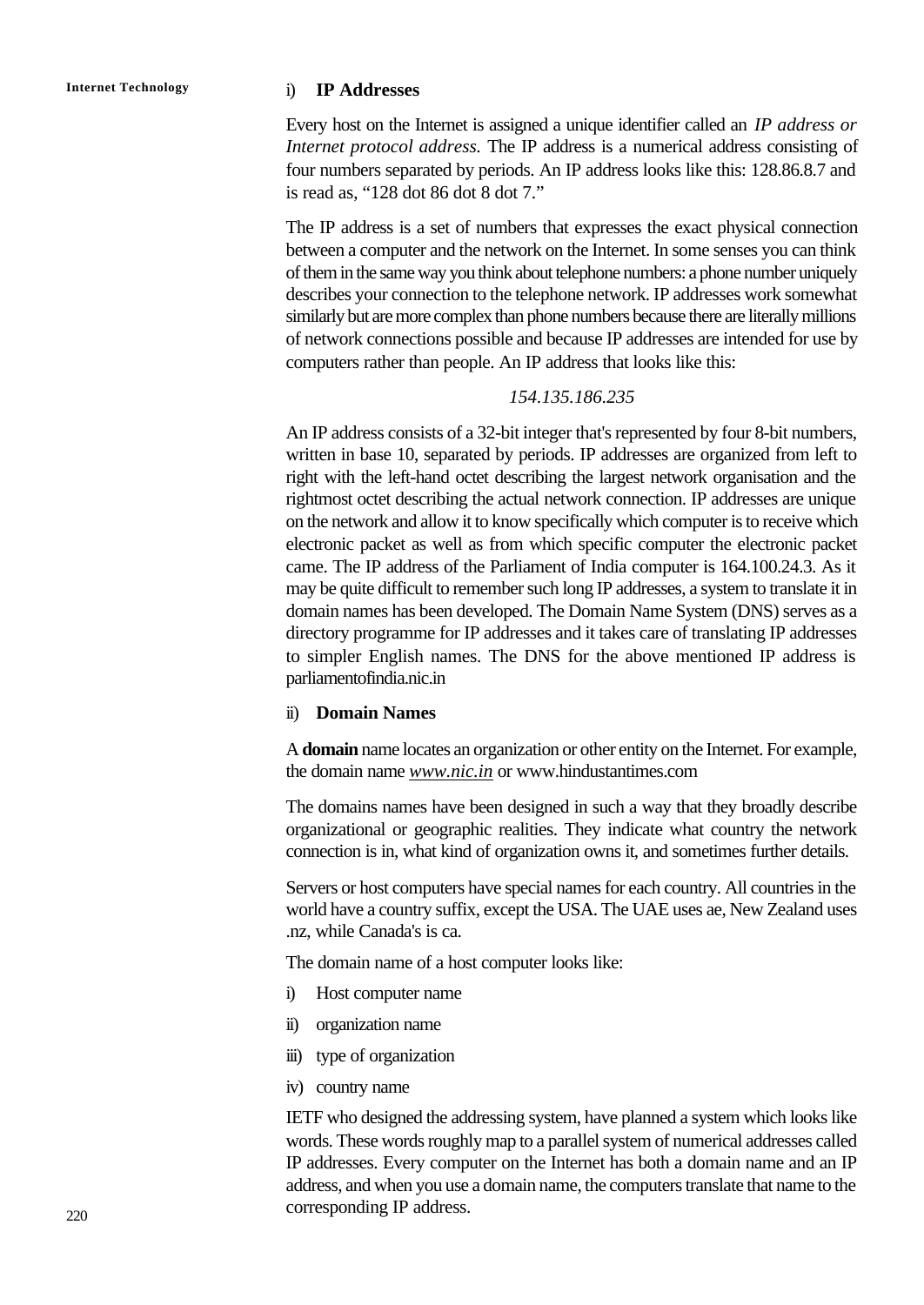The server www.hct.ac.ae means **Internet Technology**

- i) a host computer called www
- ii) an organization called HCT
- iii) an academic institution (ac stands for academic)
- iv) located in the UAE (ae means Arab Emirates)

Similarly, the server **www.yahoo.com** means a host called www, belonging to an organization called yahoo, which is a commercial organization (com means commercial) located in the United States (if there is no country code then it is in the United States).

In actuality, a host computer uses only numbers, turning all domain name addresses into numbers. This translation process is taken care of behind the scenes by software. The reason domain names exist in the first place is because names are more convenient for people to use and easier to remember than numbers. For this reason, you are more apt to use domain names for addressing hosts than IP addresses.

A third level can be defined to identify a particular host server at the Internet address. In our example, "www" is the name of the server that handles Internet requests. (A second server might be called "www2".) A third level of domain name is not required. For example, the fully-qualified domain name could have been "totalbaseball.com" and the server assumed.

Second-level domain names must be unique on the Internet and registered with one of the **ICANN-**accredited registrars for the COM, NET, and ORG top-level domains. Where appropriate, a top-level domain name can be geographic (currently, most non-U.S. domain names use a top-level domain name based on the country the server is in.). To register a U. S. geographic domain name or a domain name under a country code, see an appropriate registrar.

More than one domain name can be mapped to the same Internet address. This allows multiple individuals, businesses, and organizations to have separate Internet identities while sharing the same Internet server.

**Top-level Domain names:** On the Internet, a top-level domain (TLD) identifies the most general part of the **domain name** in an Internet address. A TLD is either a generic top-level domain **(gTLD),** such as **"com"** for "commercial," **"edu"** for "educational," and so forth, or a country code top-level domain (ccTLD), such as "fr" for France or "is" for Iceland.

A second-level domain (SLD) is the portion of a Uniform Resource Locator **(URL)** that identifies the specific and unique administrative owner associated with an **IP address.** The second-level domain name includes the top-level domain name. For example, in: whatis.com "whatis" is a second-level domain. "whatis.com" is a secondlevel domain name (and includes the top-level domain name of "com"). Secondlevel domains can be divided into further domain levels. These sub-domains sometimes represent different computer servers within different departments. More than one second-level domain name can be used for the same IP address

The top level domain names include country names known as Geographic Domains and type of organizations known as Non-Geographic Domains. The geographically based top-level domains use two-letter country designations. For example, .us is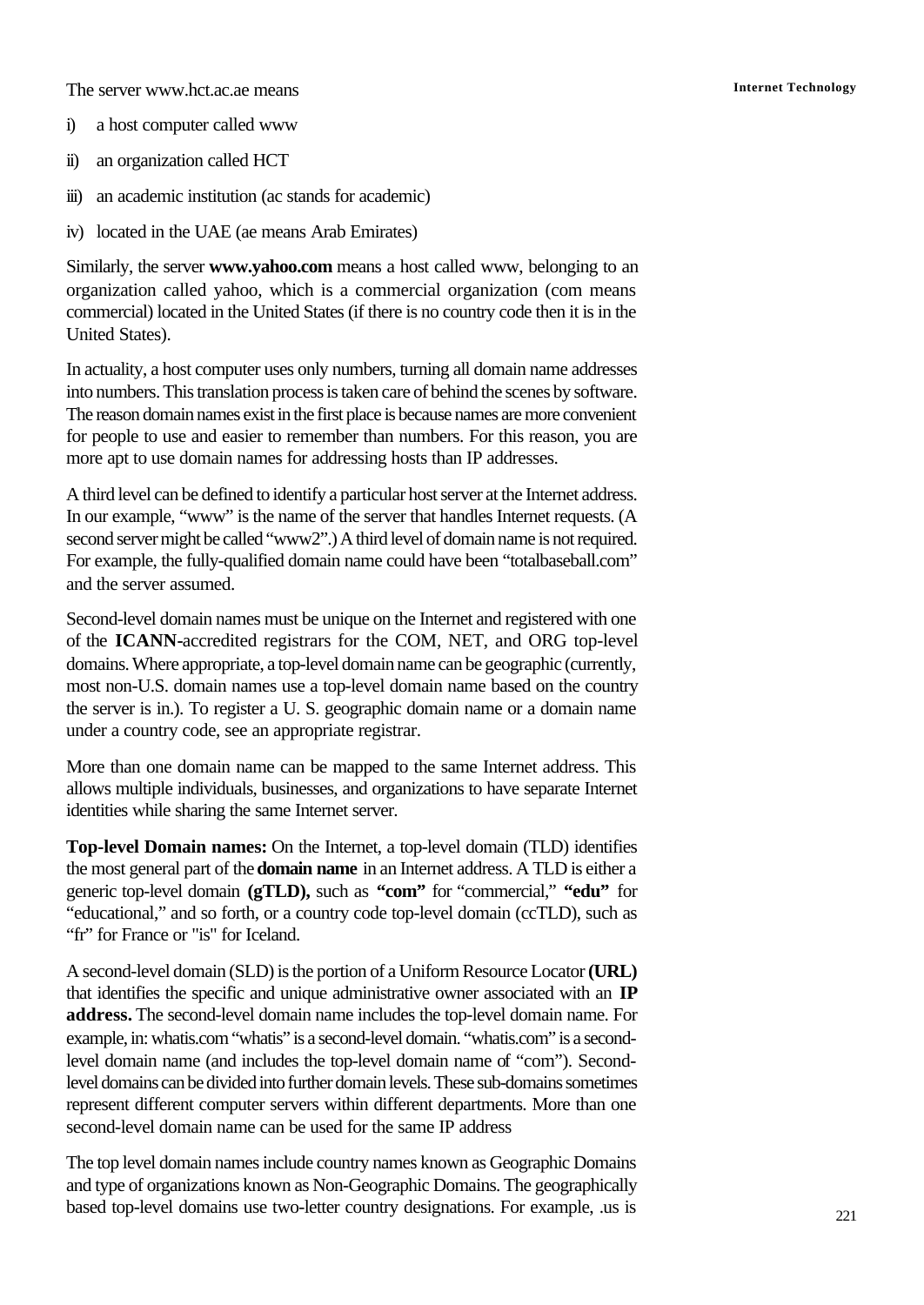**Internet Technology** used for the United States,.ca for Canada (not California),.uk or .gb for the United Kingdom or Great Britain, and .il for Israel. Each domain has a number of hosts. A few more examples are given in the following table.

| <b>ABBREVIATION</b> | <b>MEANING</b> |  |
|---------------------|----------------|--|
| Au                  | Australia      |  |
| Be                  | Belgium        |  |
| Ge                  | Germany        |  |
| Jp                  | Japan          |  |
| Mx                  | Mexico         |  |
| Nz                  | New Zealand    |  |
| Uk                  | United kingdom |  |

#### **Non-Geographic Domains**

There are six common top-level domain types that are non-geographical:

- **.com** for commercial organizations such as netcom.com, apple.com, sun.com, etc.
- **.net** for network organizations, such as internic.net
- **.gov** for parts of governments within the United States, such as nasa.gov, Oklahoma.gov, etc.
- **.edu** for organizations of higher education, such as sjsu.edu, ucsc.edu, mit,edu, etc.
- **.mil** for non-classified military networks, such as army.mil, etc. (The classified networks are not connected to the wider Internet.)
- **.org** for organizations that do not otherwise fit the commercial or educational designations, such as eff.org, farnet.org, etc.

The lowest level in the domain name system is the host name. Home names identify a computer on the Internet. In our example, the host's name is uafsysb, which is short for the University of Arkansas at Fayetteville, System B computer.

**Host Name:** In some instances, there are second-level domains delegated to organizations such as K-12 schools, community colleges, private schools, libraries, museums, as well as city and country governments. Examples of second-level domains are shown here:

CC - Community colleges TEC - Technical colleges LIB - Libraries K12 - Kindergarten through 12th grade schools and districts STATE-State Government MUS- Museums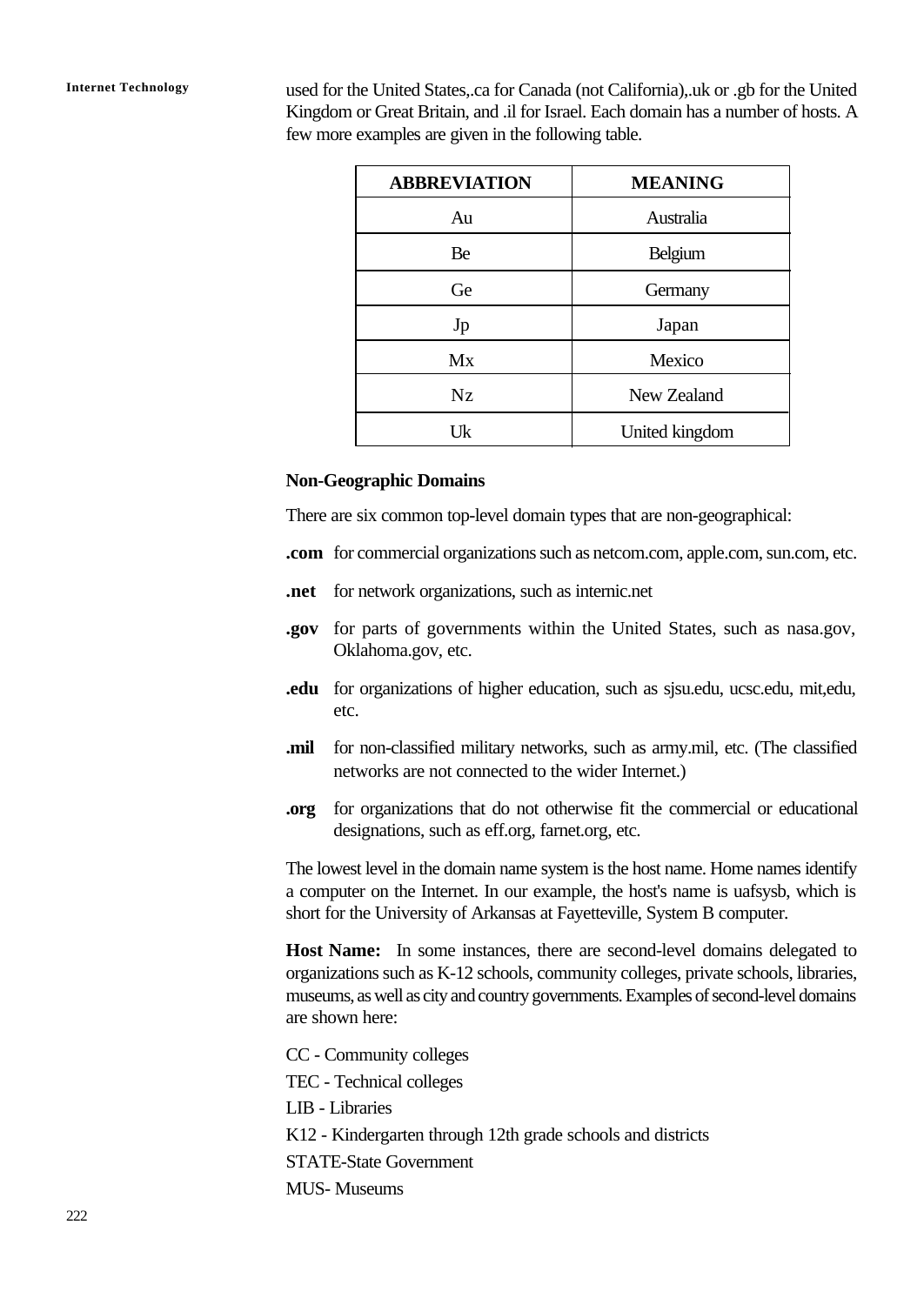### **Internet Technology** iii) **Uniform Resource Locator ( URL)**

A URL (Uniform Resource Locator) (pronounced YU-AHR-EHL or, in some quarters, UHRL) is the address of a file (resource) accessible on the Internet. The type of resource depends on the Internet application protocol. Using the World Wide Web's protocol, the Hypertext Transfer Protocol **(HTTP),** the resource can be an **HTML** page (like the one you're reading), an image file, a programme such as a **common gateway interface** application or Java **applet,** or any other file supported by HTTP. The URL contains the name of the protocol required to access the resource, a **domain name** that identifies a specific computer on the Internet, and a hierarchical description of a file location on the computer.

On the Web (which uses the Hypertext Transfer Protocol), an example of a URL is:

### *http://www.mhrcc.org/kingston*

Which describes a web page to be accessed with an HTTP (web browser) application that is located on a computer named www.mhrcc.org. The specific file is in the directory named /kingston and is the default page in that directory (which, on this computer, happens to be named index.html).

An HTTP URL can be for any web page (not just a home page) or any individual file.

# **11.4 INTERNET SECURITY**

### **11.4.1 Introduction**

We are in the midst of the Information Era! There has been an enormous information explosion, and the mushrooming popularity of the Internet puts huge amounts of information right at our fingertips. How safe is transmission of data on the Internet is a big question. Threats to privacy are being widely publicized from time to time. A major security hole was observed in Microsoft's Hotmail service that allowed anyone to view any hotmail member's mailbox by using a correctly configured URL that included the username, but not the password.

If one is running a business, one would probably want information to be easily accessible about products or services but certainly not other information like filling of tenders, prices quoted to various customers, etc. On the other side we have to ensure that data kept on our servers is not attempted by intruders or hackers and wrong messages are sent to the people visiting our site. Let us see how we can save our personal information and secure our system from hackers, intruders or virus attacks.

### **11.4.2 Password Protection**

The storage space on a host computer is used as a temporary holding place for files before downloading them to the personal computer. There is a need to protect such files as these can be accessed easily through the Internet. This calls for protecting the system as a whole.

In this respect, the first level of security mechanism is your password. Passwords are an important first line of defence against intruders and it is in everyone's best interest to use this principal mode of protection. You don't want to be the weak link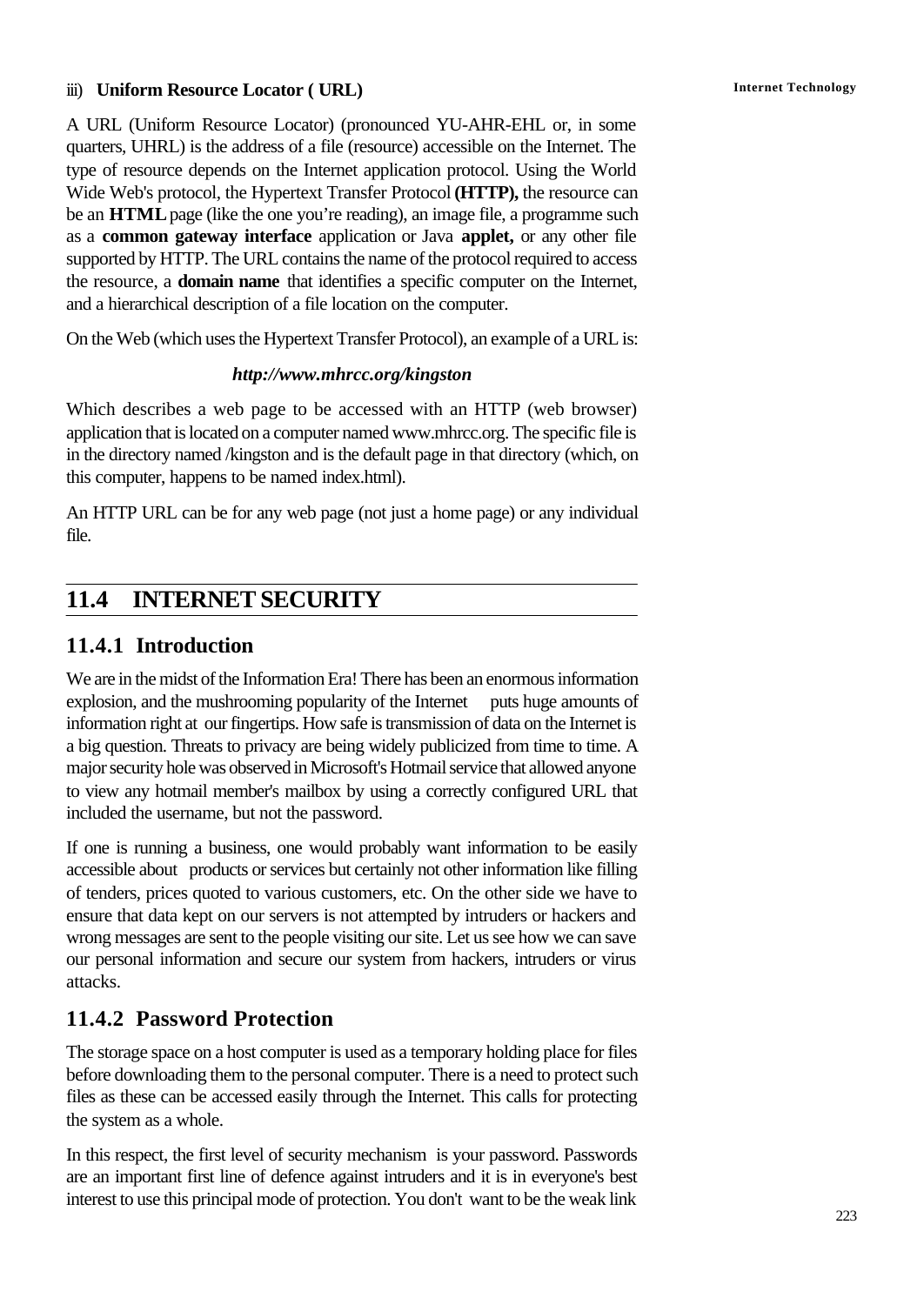**Internet Technology** in a chain because of a poorly chosen password. If an intruder can break into your host's system using your password, he or she may then be able to find other security holes in that system or use it as a means of entry into other systems on the Internet.

> When you establish an Internet account, you should follow some basic rules when choosing a password. You make it easy for a cracker to decipher your password if you choose one that is easy to remember, like your first name, your spouse's first name or a pet's name. To help make your account more secure, consider the following principles when creating and using your password:

- Don't use your name or a modification of your name for your password.
- Don't use a word or modification of a word that occurs in any dictionary.
- Don't use an acronym.
- Once you've created an account password, don't share it with anyone.
- Change your password often, at least every three months.
- Don't leave your terminal unattended when you're logged in.
- Don't write your ID and password on a piece of paper or send it to friends via e-mail.

### **11.4.3 Computer Viruses**

A computer virus is a computer programme that infects your computer applications or system files. When the virus becomes active, it can destroy data on any computer. The virus does this by getting into your computer's memory and from there it can copy itself to its hard disk or floppy disks.

The computer virus is a piece of programming code usually disguised as something else that causes some unexpected and usually undesirable event. A virus is often designed so that it is automatically spread to other computer users. Viruses can be transmitted as attachments to an e-mail note, as downloads, or be present on a diskette or CD. The source of the e-mail note, downloaded file, or diskette you've received is often unaware of the virus. Some viruses wreak their effect as soon as their code is executed; other viruses lie dormant until circumstances cause their code to be executed by the computer. Some viruses are playful in intent and effect ("Happy Birthday, Ludwig!") and some can be quite harmful, erasing data or causing your hard disk to require reformatting.

Viruses are inactive until you execute an application that's infected. You can also activate a virus by starting up your computer with a floppy disk that's infected by a boot sector virus. Going online and downloading an infected programme isn't harmful. Only when you execute the infected programme can the virus infect your PC. Generally, there are three main classes of viruses:

**File infectors:** Some file infector viruses attach themselves to programme files, usually selected .COM or .EXE files. Some can infect any programme for which execution is requested, including .SYS, .OVL, .PRG, and .MNU files. When the programme is loaded, the virus is loaded as well. Other file infector viruses arrive as wholly-contained programmes or scripts sent as an attachment to an e-mail note.

**System or boot-record infectors:** These viruses infect executable code found in certain system areas on a disk. They attach to the DOS **boot sector** on diskettes or the **Master Boot Record** on hard disks. A typical scenario is to receive a diskette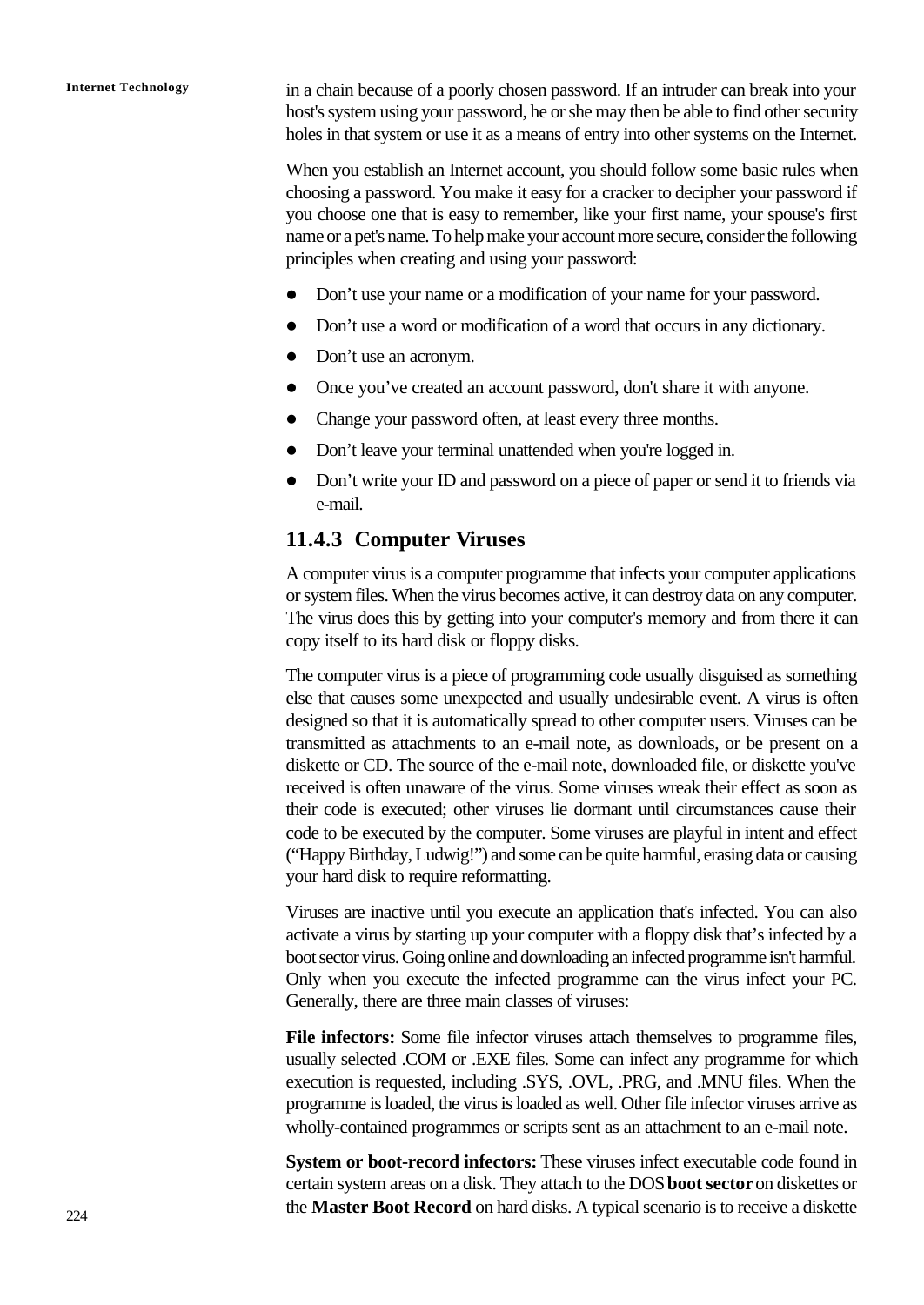**Internet Technology** from an innocent source that contains a boot disk virus. When your operating system is running, files on the diskette can be read without triggering the boot disk virus. However, if you leave the diskette in the drive, and then turn the computer off or reload the operating system, the computer will look first in your A drive, find the diskette with its boot disk virus, load it, and make it temporarily impossible to use your hard disk.

**Macro viruses:** These are among the most common viruses, and they tend to do the least damage. Macro viruses infect your Microsoft Word application and typically insert unwanted words or phrases.

The best protection against a virus is to know the origin of each programme or file you load into your computer or open from your e-mail programme. Since this is difficult, you can buy **anti-virus software** that can screen e-mail attachments and also check all of your files periodically and remove any viruses that are found.

Anti-virus software greatly reduces the chances of experiencing a viral infection in your computer. Most of these programmes will scan all of the files currently on the hard disk to see whether they contain any viruses. They also install memory-resident programmes that keep a continuous look out for any suspicious activity that would indicate a virus.

Today, there are thousands of known viruses and new viruses are being developed daily. To provide yourself with the best protection possible, you should update your virus protection software periodically.

### **11.4.3.1 How to avoid Viruses**

If you share floppies with others or download files from online services, there's no 100% guarantee that you'll always be protected against viruses. To help reduce the risk of your computer being infected, follow these tips:

- Run an anti-virus programme and keep it updated often.
- Scan floppies that you suspect might be infected.
- Don't copy programmes from one computer to another. Use the original distribution diskettes to install programmes.
- Scan your system regularly with the full scanning engine.
- Avoid using floppies from unknown sources.
- $\bullet$  Write-project your floppies by covering the notch on 5.25-inch disks or by sliding the little tab to expose the hole on 3.5-inch disks.
- Never boot your computers from unknown diskettes. If you do and you suspect there may be a virus on the diskette, shut the computer down. Boot up from a clean system diskette and check the system with an anti-virus programme.

Utilize your anti-virus programme's memory resident scanners to check all files as they are accessed, even from the Internet.

### **11.4.4 Spyware**

Spyware is software planted on your computer to retrieve and forward information about you to outside systems. The information collected can range from a survey of your surfing habits passed along to advertisers and marketers to the passwords and credit card numbers you type passed along to crackers who may exploit it. The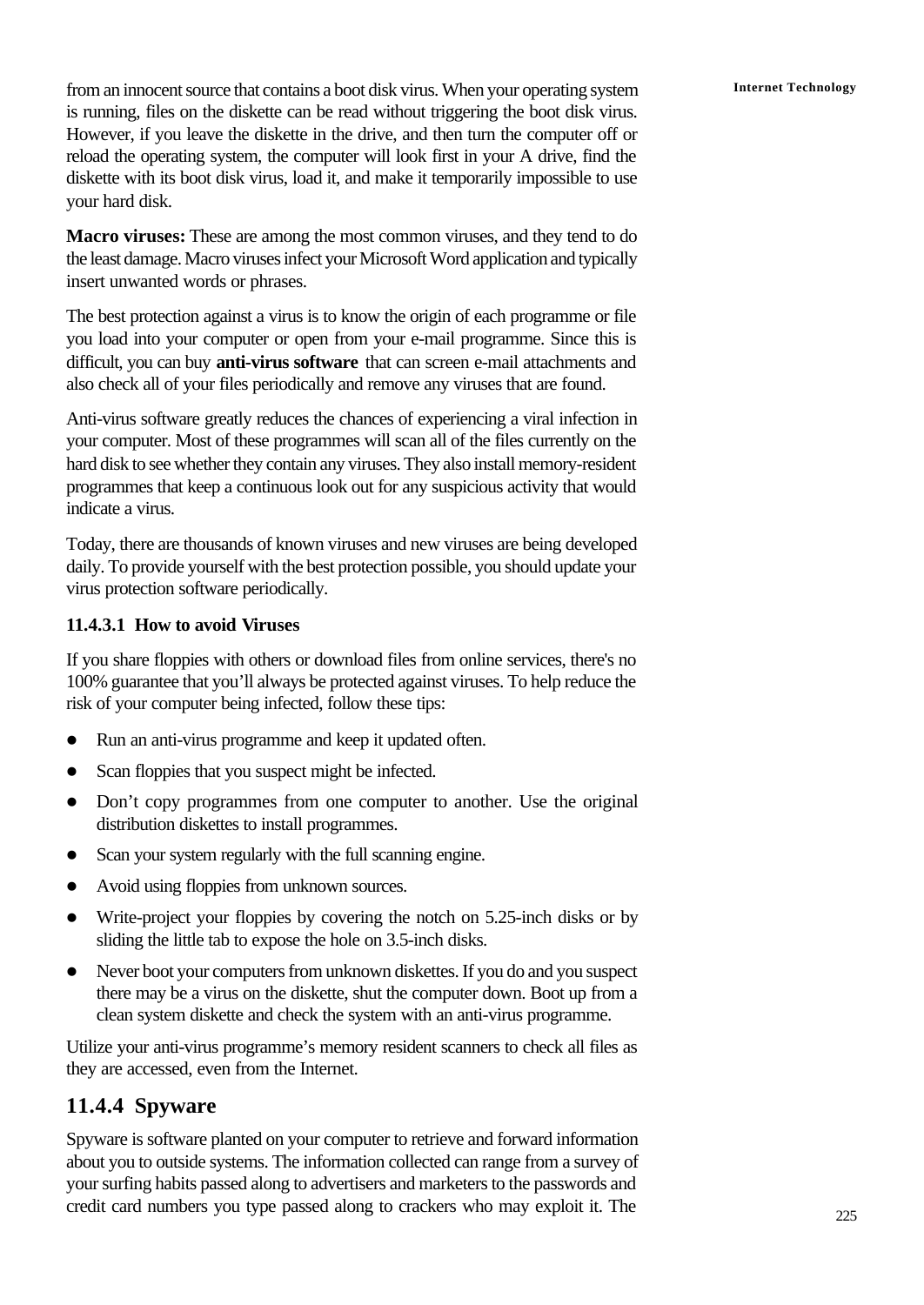**Internet Technology** software can be planted through e-mail or even included in software you obtain and install for other purposes, such as Gozilla and CuteFTP. It can also record information about what you do while you are there, and perhaps collect further information from you. Many sites want you to register in order to use their services. You may be asked your real name and e-mail address, your home or business address, your telephone number, your income level, your interests, and so on. This can be valuable information for running a business. The information is voluntary, of course, and they have no way to tell if you are faking the information.

> Think twice before giving out such information freely. Think about whom you are giving it to and what uses they could put the information to.

> To defend yourself against spyware, always maintain current anti-virus software on your system, and be very careful about installing software from unknown sources.

### **11.4.5 Firewalls**

Is your computer at home or office safe from crackers and hackers? If you use a dial-up connection, you probably are reasonably safe. If you use a full time network connected to the Internet or use a full time connection like cable modem or Digital Subscriber Line (DSL), you may be quite vulnerable. At any time, thousands of automated programmes are running on the Internet just looking for vulnerable computer systems. As a result, your computer is probably being probed repeatedly during the day.

In order to secure your computer from receiving such unwanted programmes and prevent intrusions, firewalls may be installed. To understand the concept, let us take an example from old cars. In early motor cars, steel plates where placed between the engine and the driver seat. If there was a fire or explosion, the steel plates stopped damage to the driver. The plates helped stop the spread of flames or prevent engine parts from flying in to the driver. The steel plates are a wall between the engine and the driver. They protect the driver from damage. This is a protecting wall in cars and is called a firewall. Computers are like the drivers, and the Internet is like the engine. Computers can be damaged by people using the Internet. A firewall protects the computers from damage.

A firewall is a set of related programmes, located at a network **gateway server,** that protects the resources of a private network from users from other networks. (The term also implies the security policy that is used with the programmes.) An enterprise with an **intranet** that allows its workers access to the wider Internet installs a firewall to prevent outsiders from accessing its own private data resources and for controlling what outside resources its own users have access to.

There are a number of firewall screening methods. A simple one is to screen requests to make sure they come from acceptable (previously identified) **domain name and Internet Protocol** addresses. For mobile users, firewalls allow **remote access** into the private network by the use of secure logon procedures and authentication certificates.

A firewall refers to the concept of a security interface or gateway between a closed system or network and the outside Internet that blocks or manages communications in and out of the system. Basically, a firewall, working closely with a **router** programme, examines each network **packet** to determine whether to forward it towards its destination. A firewall also includes or works with a **proxy server** that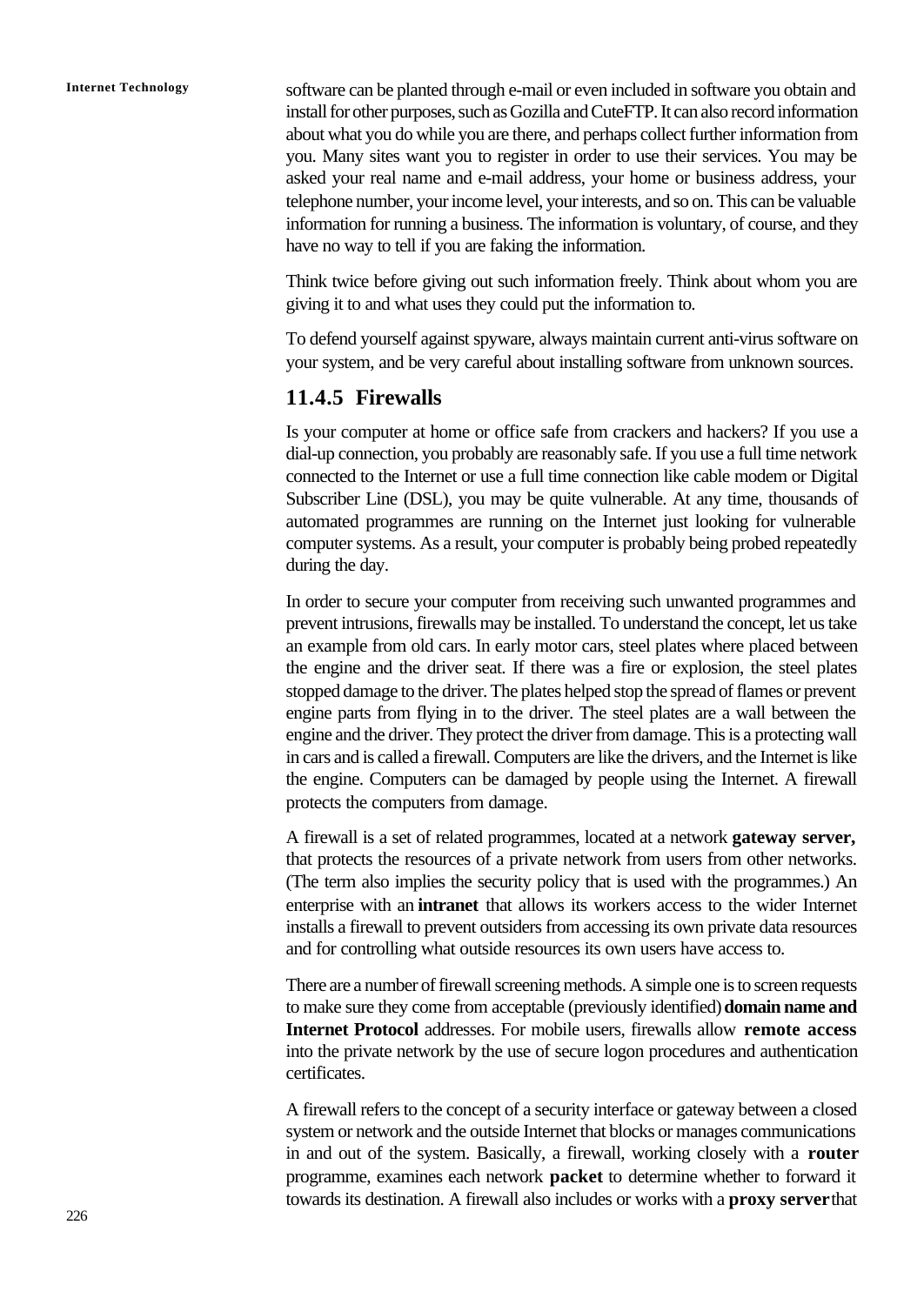makes network requests on behalf of workstation users. A firewall is often installed **Internet Technology** in a specially designated computer separate from the rest of the network so that no incoming request can get directly at private network resources. A firewalls security may be provided by passwords, authentication techniques, software, and hardware, i.e., a firewall is a device that protects a network (group of computers) from outside interference. It can be a hardware or software device A firewall is a router that restricts Internet access by only allowing access to certain computers (and specified services on those host computers) within the organisation. A firewall protects the company computers. It can also stop company workers from accessing the Internet!

A number of companies make firewall products. Features include logging and reporting, automatic alarms at given thresholds of attack, and a graphical user interface for controlling the firewall.

### **11.4.6 Proxy Servers**

In an enterprise that uses the Internet, a proxy server is a **server** that acts as an intermediary between a workstation user and the Internet so that the enterprise can ensure security, administrative control, and caching service. A proxy server is associated with or is part of a **gateway** server that separates the enterprise network from the outside network and a **firewall** server that protects the enterprise network from outside intrusion.

A proxy server receives a request for an Internet service (such as a web page request) from a user. If it passes filtering requirements, the proxy server, assuming it is also a **cache server,** looks in its local **cache** of previously downloaded web pages. If it finds the page, it returns it to the user without needing to forward the request to the Internet. If the page is not in the cache, the proxy server, acting as a client on behalf of the user, uses one of its own IP addresses to request the page from the server out on the Internet. When the page is returned, the proxy server relates it to the original request and forwards it on to the user.

When a firewall is used to stop company workers from accessing the Internet, a proxy server is used to provide access. It also acts as a security device by providing a buffer between inside and outside (on Internet) computers. The functioning of a typical proxy server is given below:

- i) When a client wants a file, this request is sent to the proxy server.
- ii) The proxy server contacts the web server to get the file.
- iii) The proxy server keeps a copy of the file.
- iv) The proxy server sends the file back to the client.

If another client wants the same file, the proxy server knows it already has a copy. It does not contact the web server. The proxy server sends the copy of the file to the client. Proxy servers save Internet traffic. If one hundred clients want the same file, the proxy server gets the file once. It keeps a copy of the file in cache. The copy is given to all the clients. If you did not use a proxy server, each client would download their own file from the Internet. This would cost a lot more money. You have to pay for using the Internet. The more you download, the more money you pay.

The functions of proxy, firewall, and caching can be in separate server programmes or combined in a single package. Different server programmes can be in different computers. For example, a proxy server may be in the same machine with a firewall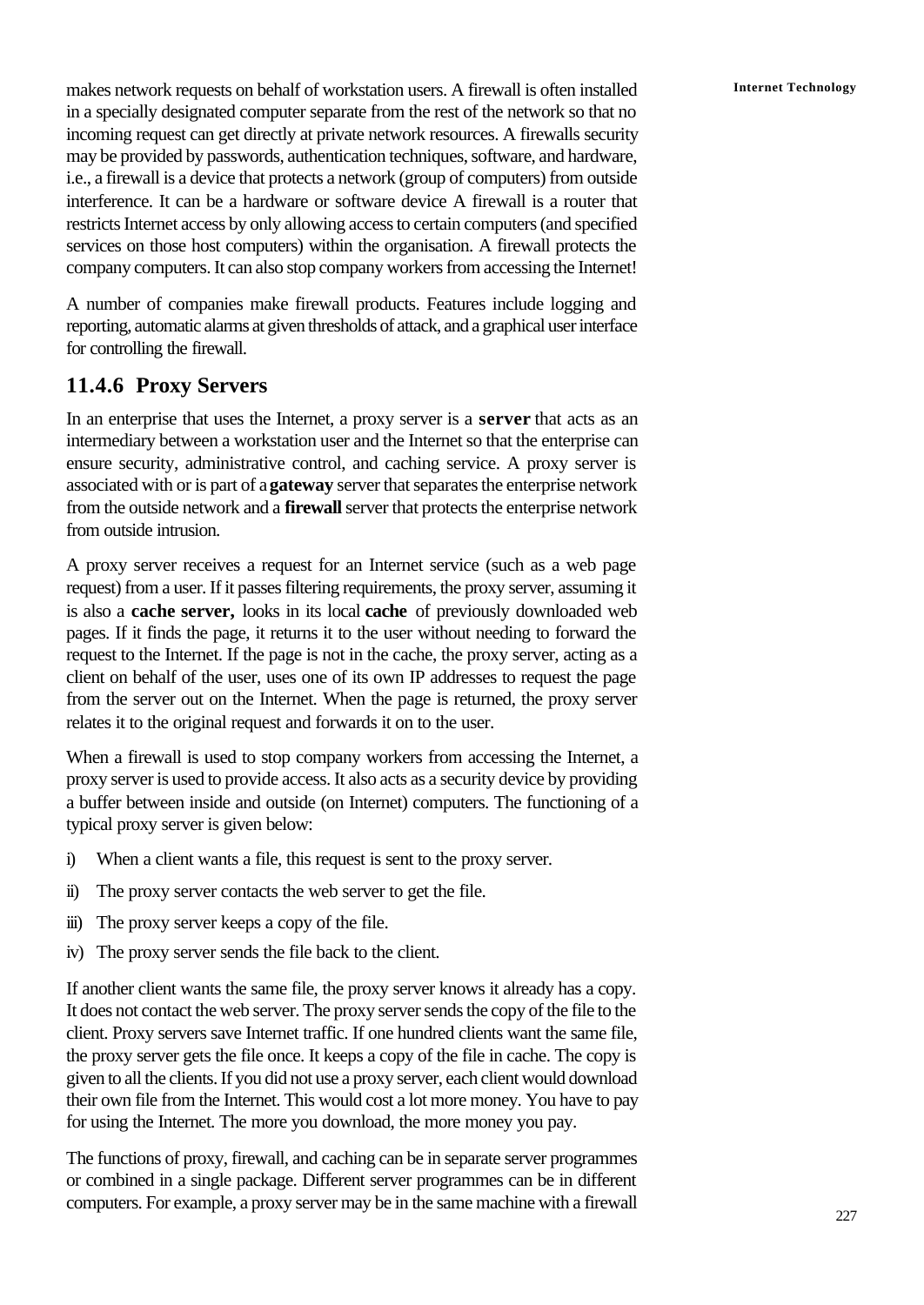**Internet Technology** server or it may be on a separate server and forward requests through the firewall. To the user, the proxy server is invisible; all Internet requests and returned responses appear to be directly with the addressed Internet server.

#### **Self Check Exercise**

- 1) Define IP address, Domain name and Host.
- 2) State the need for Internet Security.

................................................................................................................... ................................................................................................................... ................................................................................................................... ................................................................................................................... ................................................................................................................... ...................................................................................................................

# **11.5 SUMMARY**

This unit discussed specifically the technology associated with the Internet such as Internet architecture, organization of Internet (Internet protocol and Internet addressing) and, more important, Internet security. Internet architecture included peer-to-peer communication, client/server Architecture, accessing Internet and Internet service providers. Organization of Internet encompass Internet Protocol (TCP/IP, HTTP, FTP, SLIP and PPP, Z39.50) and Internet protocol address (IP Address), and Domain names finally the most important aspect is Internet security which includes password protection, computer viruses, spyware, fire walls, proxy servers, etc.

### **11.6 ANSWERS TO SELF CHECK EXERCISES**

1) IP address is the Internet Protocol (IP) address given to every computer connected to the Internet. An IP address is needed to route information much like a street address or PO box is needed to receive regular mail. Example: 66.46.181.116.

Domain name is a text name which a computer network registers. The domain name is used to give computers text names rather than using the numeric IP addresses. This is like getting a vanity phone number that spells out a word to make it easy to remember. Domain name examples: consumer.net uu.net consumer-info.org.uk.

Computer (host) name are names given to individual computers. Each host name corresponds to an IP address. Host names and domain names are optional and everything will work fine using just IP addresses. Examples of host names: www.consumer.net mail.consumer.net Cust149.tnt3.sfo3.da.UU.net

2) The need for Internet security is to protect from password computer viruses file infectors, system infectors, spyware, firewalls and proxy servers.